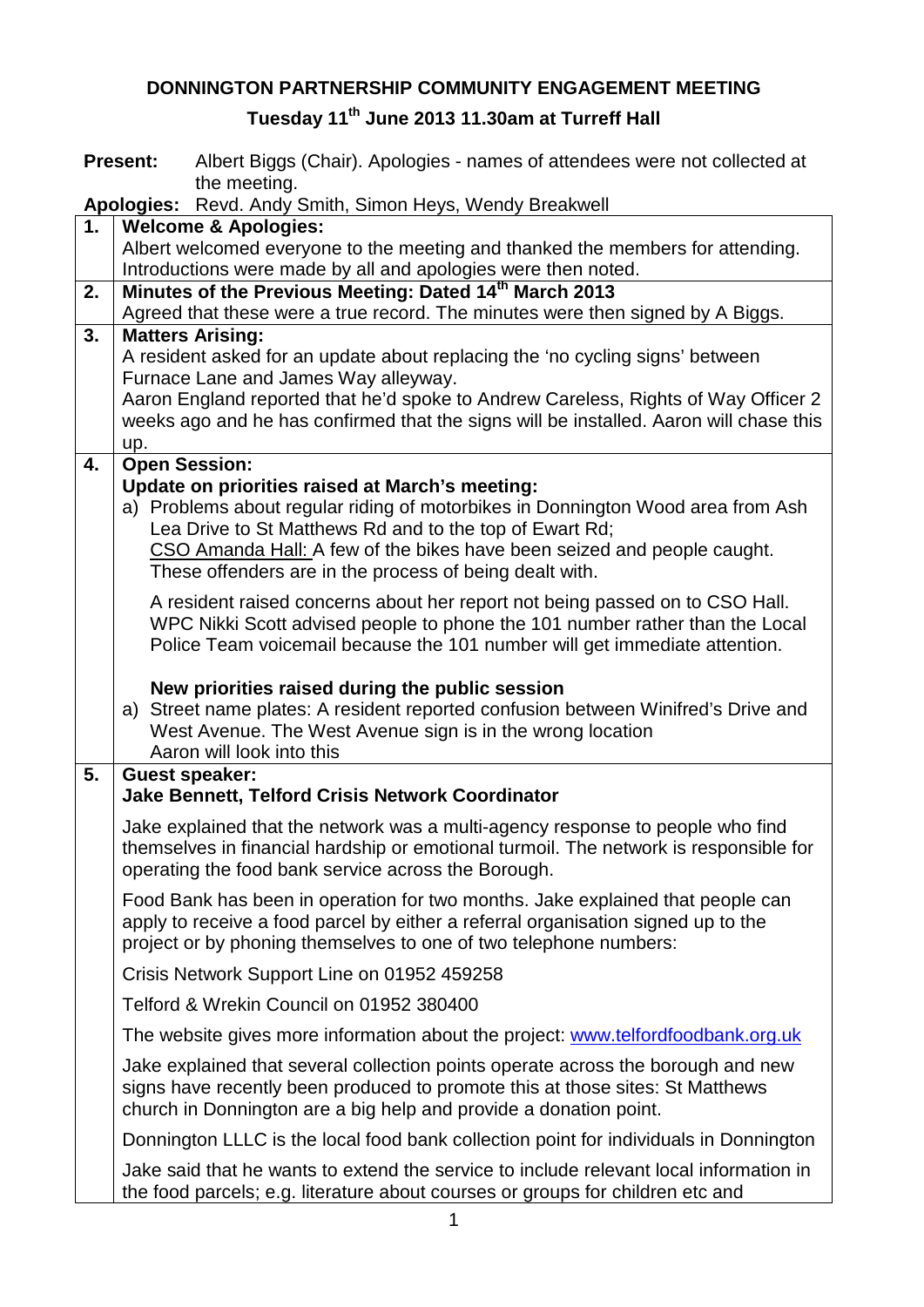|    |                                                                                                                                                                                                                                                                                                                                                                                                          | requested groups and organisations to provide Jake with hard copies of leaflets and<br>he will put them into parcels that are relevant to the recipient.                                                                                                                                                                                                                                   |  |  |
|----|----------------------------------------------------------------------------------------------------------------------------------------------------------------------------------------------------------------------------------------------------------------------------------------------------------------------------------------------------------------------------------------------------------|--------------------------------------------------------------------------------------------------------------------------------------------------------------------------------------------------------------------------------------------------------------------------------------------------------------------------------------------------------------------------------------------|--|--|
|    | In April 350 people were fed and this increased to 450 people in May and Jake<br>reported that the benefit changes do indicate more demand.                                                                                                                                                                                                                                                              |                                                                                                                                                                                                                                                                                                                                                                                            |  |  |
|    |                                                                                                                                                                                                                                                                                                                                                                                                          | Jake confirmed that the food bank does provide an out of hours service and food<br>parcels can be collected on Saturdays in the Town Centre at Addenbrook House and<br>on Bank Holiday weekends there is provision at most community centres across<br>Telford. In out of hours circumstances where the food parcel recipients include a<br>baby, the service can deliver direct to homes. |  |  |
|    |                                                                                                                                                                                                                                                                                                                                                                                                          | The meeting asked questions about judgment on whether/not people are in real<br>crisis. Jake explained that the system is built on trust but there is a 'black list', which<br>although is small, it does contain names that the service has flagged up.                                                                                                                                   |  |  |
|    | <b>Projects and Working Groups Update:</b>                                                                                                                                                                                                                                                                                                                                                               |                                                                                                                                                                                                                                                                                                                                                                                            |  |  |
| 6. | Lifelong Learning: Richard Shaw, T&WC Community Learning and<br><b>Employment Coordinator and Sharon Price T&amp;W Lifelong Learning Centre</b>                                                                                                                                                                                                                                                          |                                                                                                                                                                                                                                                                                                                                                                                            |  |  |
|    | Sharon:<br>A couple of courses will continue throughout the summer holidays<br>Lots of new courses starting in September                                                                                                                                                                                                                                                                                 |                                                                                                                                                                                                                                                                                                                                                                                            |  |  |
|    | The closure of the Learning Centre in Stirchley means that Donnington is hosting a<br>lot of their courses. These courses are open to anyone and not just Stirchley<br>residents.                                                                                                                                                                                                                        |                                                                                                                                                                                                                                                                                                                                                                                            |  |  |
|    | The centre volunteers are hosting a charity bingo evening in aid of D'ton Partnership<br>7pm on Tuesday 18 <sup>th</sup> June.                                                                                                                                                                                                                                                                           |                                                                                                                                                                                                                                                                                                                                                                                            |  |  |
|    | <b>Richard:</b><br>A new course programme is available for short and part-time courses on offer in the<br>North area<br>Drop-in Job Junction every Tuesday at the LLLC provides advice and information for<br>anyone looking training or employment. This service will remain open throughout the<br>summer.<br>Some outreach work has taken place in Donnington and new learners have begun<br>courses. |                                                                                                                                                                                                                                                                                                                                                                                            |  |  |
|    | <b>Community Café: Rose Gregory</b>                                                                                                                                                                                                                                                                                                                                                                      |                                                                                                                                                                                                                                                                                                                                                                                            |  |  |
|    |                                                                                                                                                                                                                                                                                                                                                                                                          | a) The meals-on-wheels local delivery service has grown again and the cafe now<br>provides 6 sheltered dwellings with two-course meals each week plus delivery to<br>8 regular individuals.                                                                                                                                                                                                |  |  |
|    |                                                                                                                                                                                                                                                                                                                                                                                                          | b) The cafe also provided refreshments at the recent Oakengates Tennis Centre<br>tournament, and it will also be providing refreshments at this years' D-Fest.                                                                                                                                                                                                                             |  |  |
|    | C)                                                                                                                                                                                                                                                                                                                                                                                                       | The Fairshare grant finished in April and the cafe is pleased to report that during<br>April 2012 – March 2013 it assisted 25 new volunteer placements, 10 of whom<br>had been referred by county training and five of the 25 gained employment.                                                                                                                                           |  |  |
|    |                                                                                                                                                                                                                                                                                                                                                                                                          | d) Volunteer news: The cafe has recruited 3 new volunteers and we've also got a<br>small team of 6 volunteer drivers. But we would welcome hearing from people<br>with cooking skills and we're also interested to recruit a driver for Friday lunchtime<br>deliveries (fuel expenses are paid).                                                                                           |  |  |
|    | e)                                                                                                                                                                                                                                                                                                                                                                                                       | The cafe will remain open throughout the summer.                                                                                                                                                                                                                                                                                                                                           |  |  |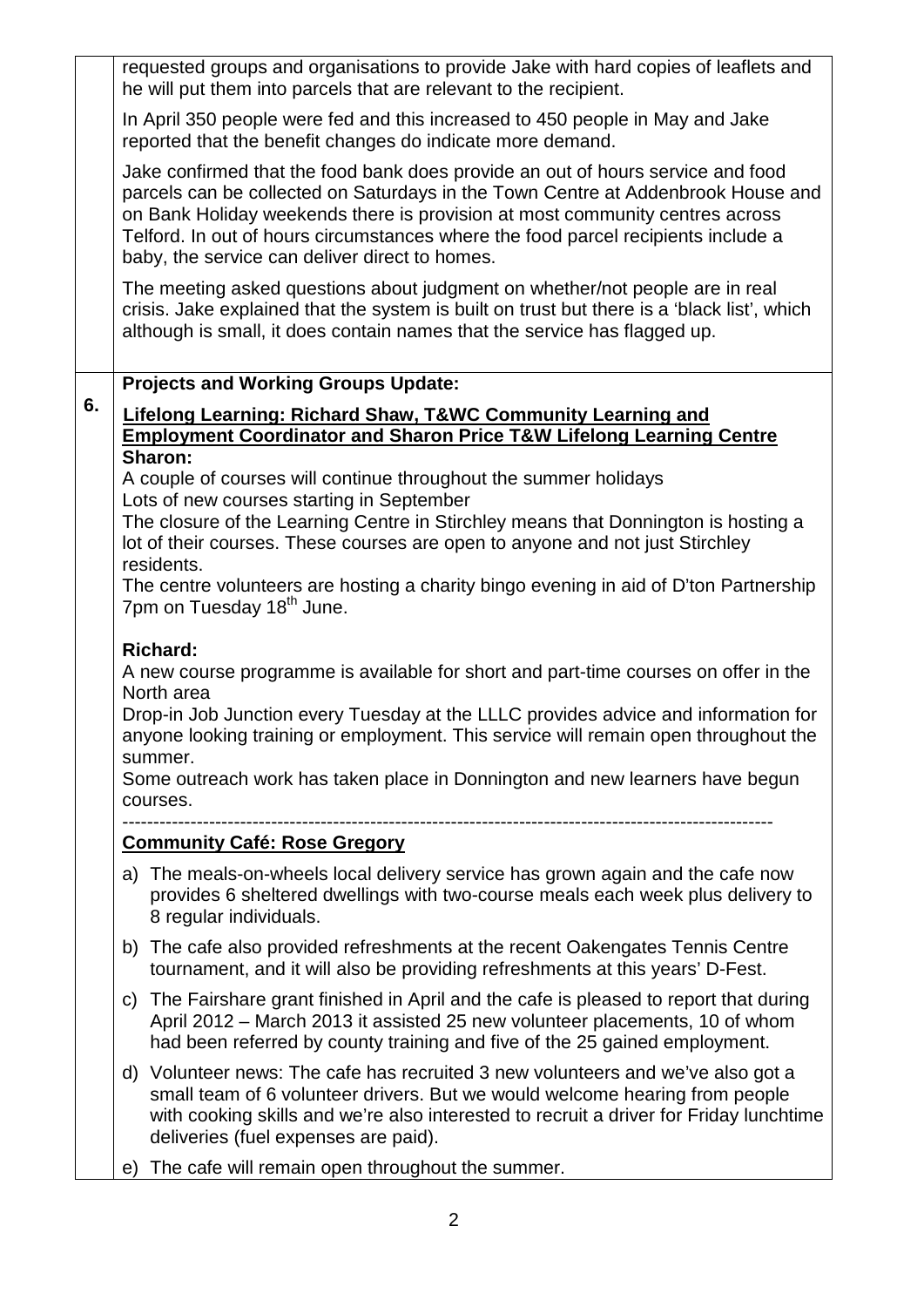Please contact Rose on 01952 382203 or Sharon on 01952 382202 or via our website: [www.donnington-wood-community-cafe.co.uk](http://www.donnington-wood-community-cafe.co.uk/)

----------------------------------------------------------------------------------------------------------

**Jean:** The toy library currently running at the LLLC will hopefully move back to Donnington medical practice on the  $1<sup>st</sup>$  August when the baby clinic service is due to return to the new premises. **C&YP – Emma Brown and Devon Peart, T&WC Youth and Community Service**

**Emma:** The clubs Monday to Thursday continue to run regularly. All are wellattended with the one at the scout building getting 15-20 weekly participants. During the summer the youth service will run some different activities and trips. Emma is working closely with CSO Amanda to encourage take up involvement by young people in the St Champions scheme.

Some young people have been trained to do face painting and they will be attending D-Fest with Emma to do face painting.

**Devon**: spoke about work of the detached team who will shortly be working in the area of the Bell Rec. The detached team are the reactive part of the youth service.

## ---------------------------------------------------------------------------------------------------------- **Community Safety, Housing & the Environment: WPC Nikki Scott**

- a) The group discussed the advantages of promoting the Telford Street Champions scheme. There will be a stand at the forthcoming D-Fest for members of the public to discuss the numerous ways to get involved. Leaflets were also available at the meeting.
- b) Incidents of fire have increased for the local Blue watch, particularly secondary fires concerning wheelie bins and grass fires. FF Iain Leigh reported that the fire service work closely with the Police to target high incident areas but requested people to report any non-emergency fires that they are aware of. The fire service will look into these and will target areas where this is occurring with advice leaflets concerning safety.

Iain also gave some information about the recent fire at a home in Trench. The property had 3 smoke detectors fitted. The Fire service are happy to attend properties to provide advice and information concerning home safety, as a followup to this fire the service visited around 140 properties and talked to around 70 individuals.

The contact number to report non-emergency fires: 01743 260290

- c) Crime remains high in Donnington and across the borough. Burglary, particularly from sheds and gardens is up, some assaults mainly alcohol-infused due to increased alcohol consumption on the streets. Thefts from stores is also high but there has been a decrease in anti social behaviour.
- d) Donnington remains a priority area until September. It will join with Wrockwardine Wood & Trench areas from September but WPC Nikki Scott will also gain a 3<sup>rd</sup> member to the team. The changes are due to rates decreasing over the past three years so on the whole things have improved for Donnington and remain fairly steady.
- e) Ex-Summercroft building development continues to cause concern for the Police, council and fire service and Nikki asked residents to report any incidents of concern.

Clive added that the council had been in contact with the bank to suggest a takeover of the site so that it can be progressed. No news yet.